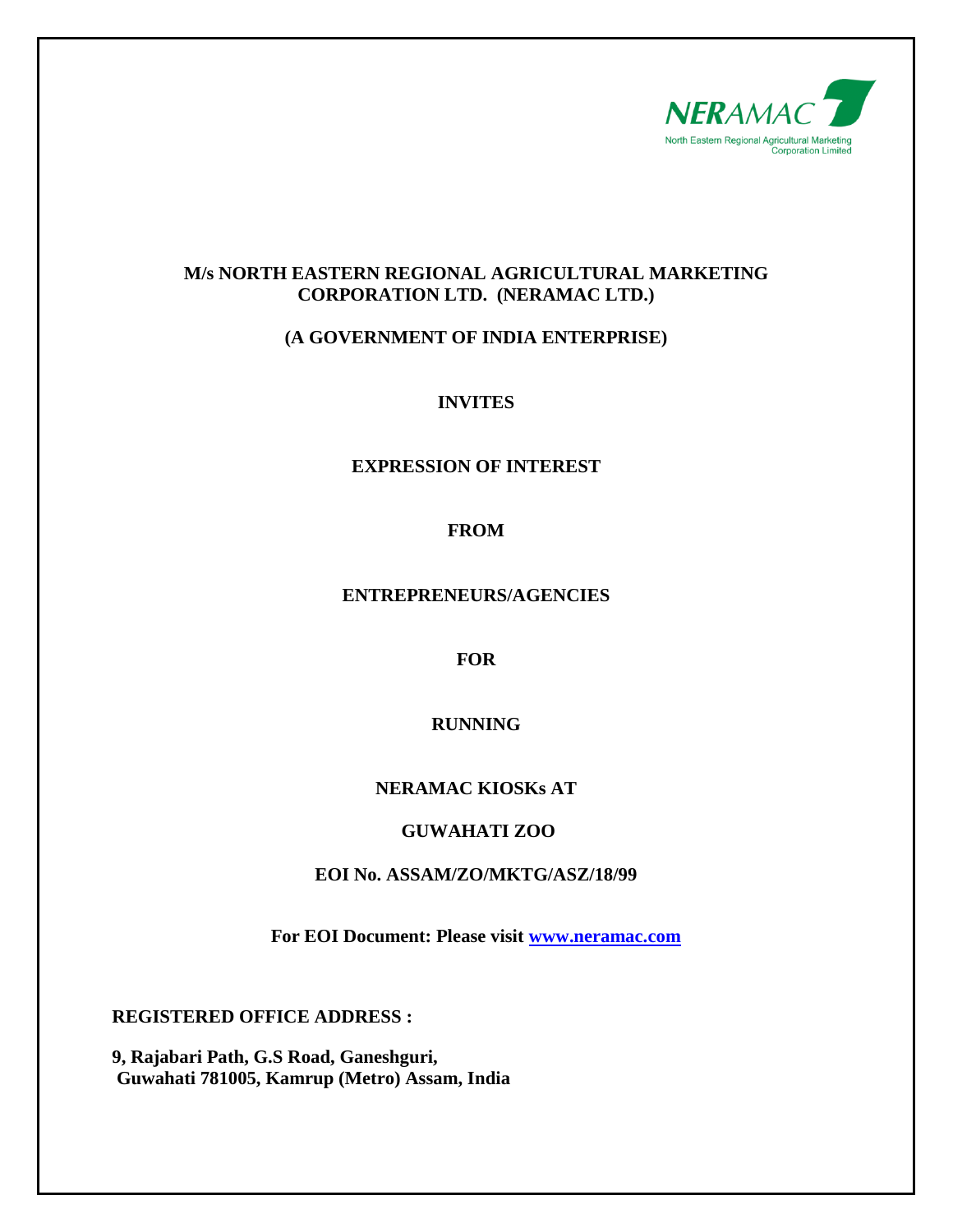#### **EXPRESSION OF INTEREST**

North Eastern Regional Agricultural Marketing Corporation Ltd. (NERAMAC LTD.) invites "Expression of Interest" (EOI) from individuals/ entrepreneurs/ agencies/ for running NERAMAC KIOSKS at Guwahati Zoo, Assam on Lease mode to sale and serves the beverages, ethnic snacks & meals highlighting the exotic dishes of North Eastern Region among others. The Kiosks shall be operated under in a contemporary style environment in accordance with the terms & conditions set up in this document.

There are two individual kiosks for which this EOI is floated:- Gibbon Kiosk & Rhino Kiosk.

NERAMAC Ltd shall be the **"Lessor"** and the successful applicant executing the lease agreement shall be known as the **" Lessee"**.

Interested party fulfilling the eligibility criteria may download the EOI Document/Form from NERAMAC LTD"s website: [www.neramac.com.](http://www.neramac.com/)

The interested agencies may submit their EOI addressed as below with superscription "*EOI for running a NERAMAC Kiosks at Guwahati Zoo."* along with Earnest Money of Rs. 10,500/-. (50% in case of SC/ST on Rs 10,000). Rs 500 is the non-refundable processing fees for document evaluation for all bidders.

Preference would be given to Start Ups/Women Entrepreneurs/SC&ST Bidders.

**To,** 

**The Managing Director, NERAMAC LTD. Ltd. 9, Rajbari Path, G.S Road, Guwahati – 781005,Assam,** 

**Earnest Money of Rs. 10,500/-** (50% in case of SC/ST )**should be submitted online through NEFT in favour of NERAMAC LTD. Account No: 10566982782, IFSC Code: SBIN0000221, Bank Name: State Bank of India, Branch Name: New Guwahati Branch, Bamunimaidam or DD in favour of NERAMAC LTD. Ltd. It is made clear that without the prescribed fee, EOI will not be considered. Receipt must be enclosed if payment is made online.**

Last date of submission of tender in a sealed envelope is 13th April 2022 at NERAMAC Office, 9 Rajbari Path, Ganeshguri. Guwahati -781005. *[Phone:](https://www.google.com/search?sxsrf=AOaemvIrYs_jy3Aml7nLKX56xRtZ81mb2A:1641815496735&q=neramac+phone&ludocid=9109862079005351258&sa=X&ved=2ahUKEwjUneCrj6f1AhVTSWwGHfIRDj4Q6BN6BAhCEAI) [0361 234 1427](https://www.google.com/search?q=neramac&oq=NERAMAC&aqs=chrome.0.35i39i355j46i39i175i199j0i512l8.1883j0j15&sourceid=chrome&ie=UTF-8)*

Contact person:-

Arjun Bhorali **Dilip Saha** AGM, Marketing **AGM, Marketing** AM, Marketing **AGM**, Marketing **AGM** 

Ph. No.+91-9435194788 Ph. No: +91-9706098136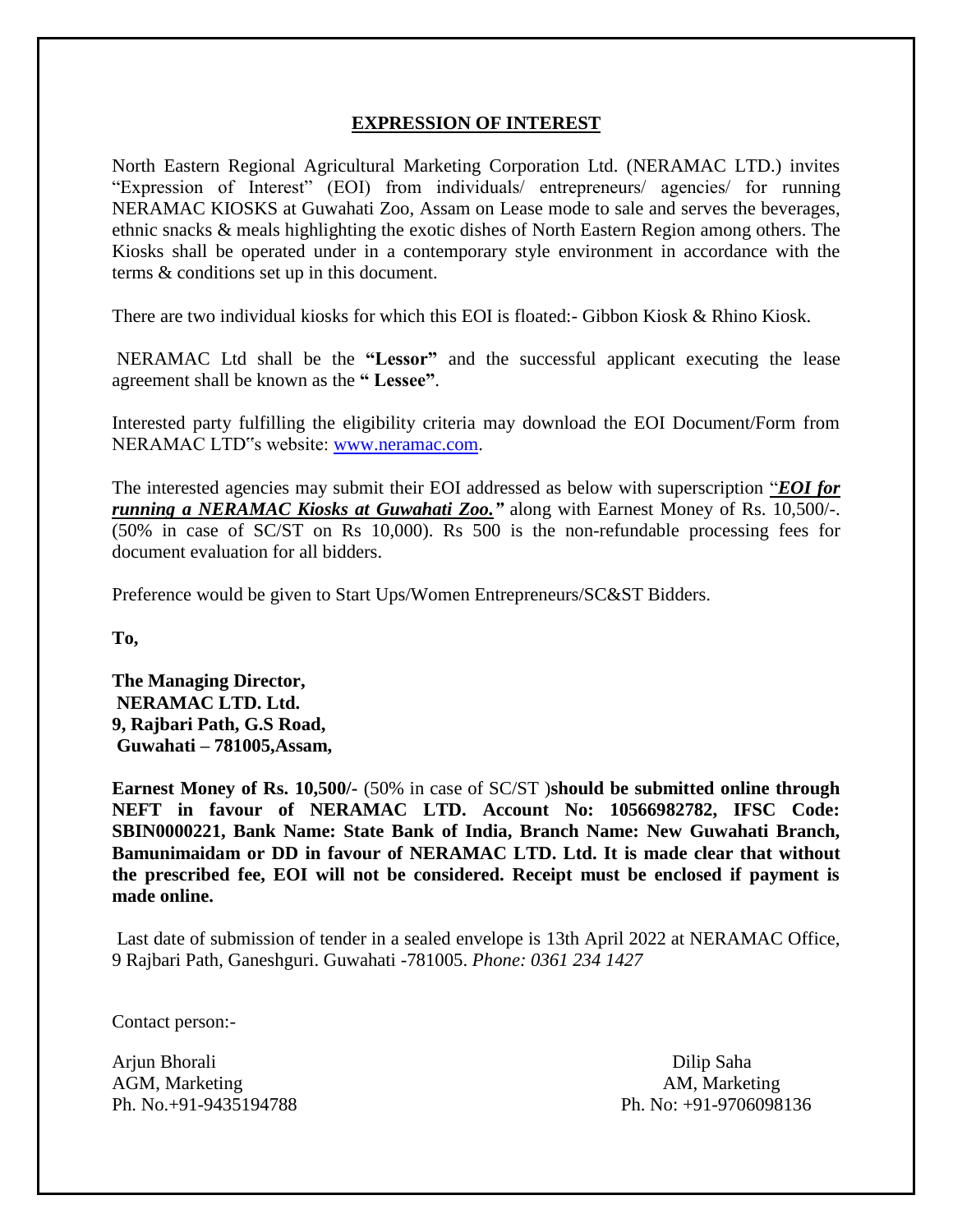# **A. INTRODUCTION**

*North Eastern Regional Agricultural Marketing Corporation Ltd*. (NERAMAC LTD) is a Government of India Enterprise under the administrative control of the Ministry of Development of North Eastern Region (DoNER), Government of India, New Delhi. It is working for the development and marketing of Agri-Horticulture products within and outside the North Eastern Region of India.

### **B. INSTRUCTIONS TO BIDDERS**

- a. Interested parties are required to read carefully the contents of this document and are expected to examine all instructions, forms, terms and conditions in the EOI documents. Failure to furnish all the information required as per the EOI document or submission of EOI not substantially responsive to the EOI documents in every respect will be at the Bidders" risk and may result in rejection of the EOI.
- b. It shall be deemed that by offering EOI , the intended party has:
	- i. Made a complete and careful examination of the bid and the bidding documents ;
	- ii. Received all relevant information from NERAMAC LTD. and satisfied itself about all matters, things and information hereinabove necessary and required for bidding;
	- iii. Acknowledged and agreed that ignorance of any of the matters hereinabove shall not be a basis for any claim for compensation, damages, claim for performance of its obligations, loss of profits, etc. from NERAMAC LTD. ;
- c. Interested party should submit the EOI strictly as per EOI form provided in the document for technical bid. Bid of only that party shall be considered for evaluation who accepts the terms and conditions of the tender. Conditional tender shall be treated as null and void.
- d. Eligible selected party/parties shall have to sign an Agreement with NERAMAC LTD. after completion of selection process.
- e. Any corrigendum including extension of date or change of date for submission of the tender shall be published only on the website and that shall be deemed to have been seen by the bidders.
- f. All the papers of EOI document with terms and conditions should be duly signed by the Bidders on each page as a token of acceptance of all the terms and conditions.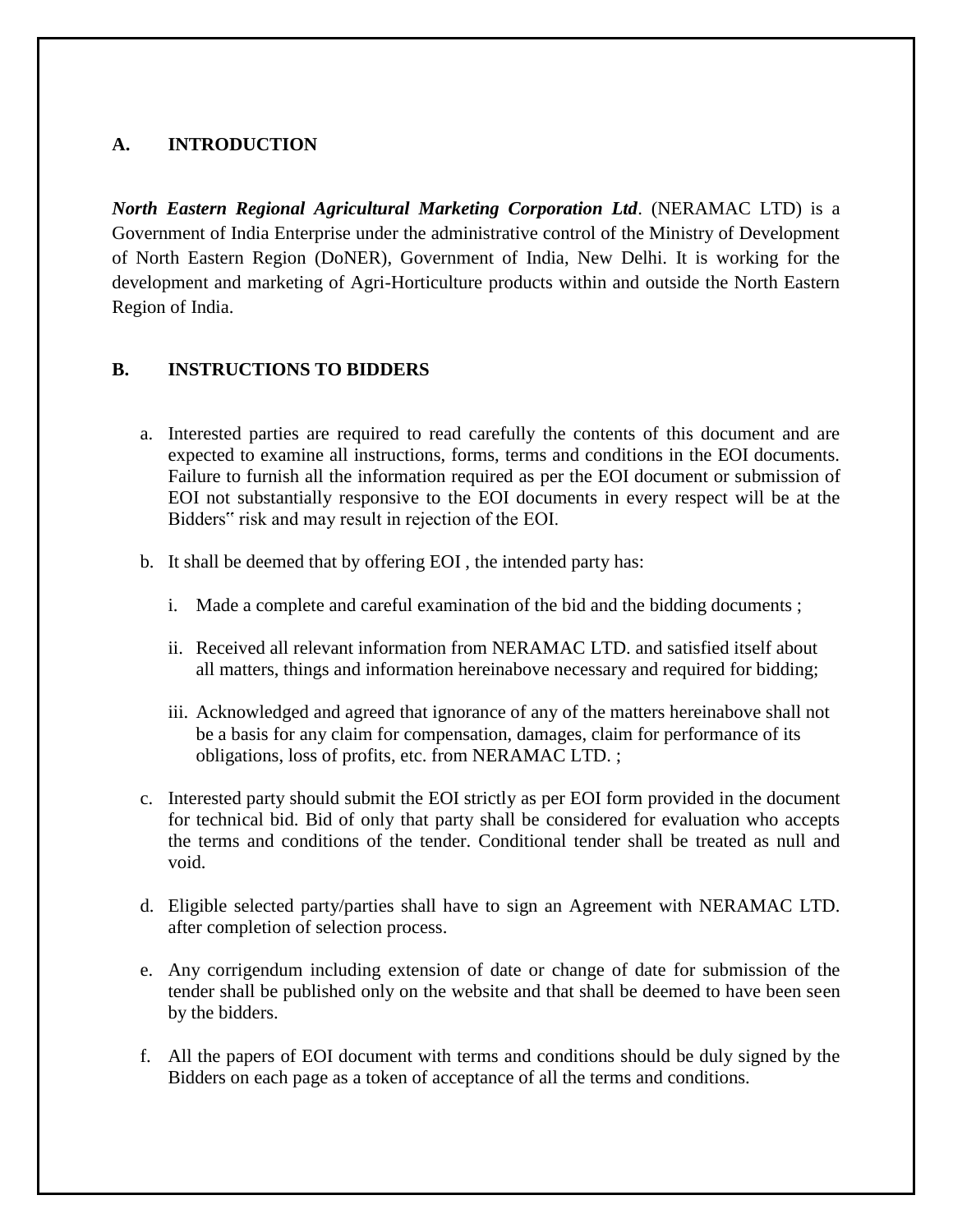g. At any time prior to the proposal due date, NERAMAC LTD. Ltd. may, for any reason, whether at its own initiative or in response to clarifications requested by a Bidder, modify the EOI document. Any modification thus issued will be informed to all the prospective bidders by notifying on NERAMAC LTD."s website www.neramac.com. Such modification will be binding upon all bidders participating in EOI process.

# **C. GENERAL TERMS AND CONDITIONS:-**

- a) The interested bidders shall submit the following details along with the application form:
- b) A brief profile of the agency. Technical competence of the nodal person of that agency shall be attached along with the application.
- c) Previous experience in running a successful food / hospitality business, preferably in the Food and Beverages sector and Ethnic food experience would be a plus point in selection.
- d) A detailed business plan for operating the Kiosk Court.
- e) The applying bidder shall clearly specify which of the two kiosk he/she is interested in

**Rhino Stall.** Carpet Area 192 Sq Ft , Inside Area 96 Sq ft Or **Gibbon Stall**. Carpet Area 140 Sq Ft , Inside Area 88 Sq ft

f) Along with their financial credential the applying bidder shall clearly state the fixed Monthly Minimum Guarantee offer per month based on % of sales. MMG is an important factor in selection of the bid.

| <b>Location</b>                            | <b>Contract</b><br><b>Period</b>            | Projected<br><b>Monthly Net</b><br>Sales*<br>(A)<br>Amount (in<br>INR)   | <b>Revenue</b><br>Share $(B)$<br>In<br>Percentage | <b>Monthly Minimum</b><br><b>Guarantee (MMG)</b><br>$(A \times B \times 80\%)$<br>Amount (in Rs.) |
|--------------------------------------------|---------------------------------------------|--------------------------------------------------------------------------|---------------------------------------------------|---------------------------------------------------------------------------------------------------|
| Assam State Zoo<br>cum Botanical<br>Garden | $1st$ May 2022 to<br>$31st$ October<br>2022 | <b>GIBBON STALL</b><br>$Rs \ldots \ldots \ldots \ldots \ldots \text{pm}$ | $\ldots \ldots \%$                                |                                                                                                   |
|                                            |                                             | <b>RHINO STALL</b><br>$Rs \ldots \ldots \ldots \ldots \ldots \text{pm}$  | . %                                               |                                                                                                   |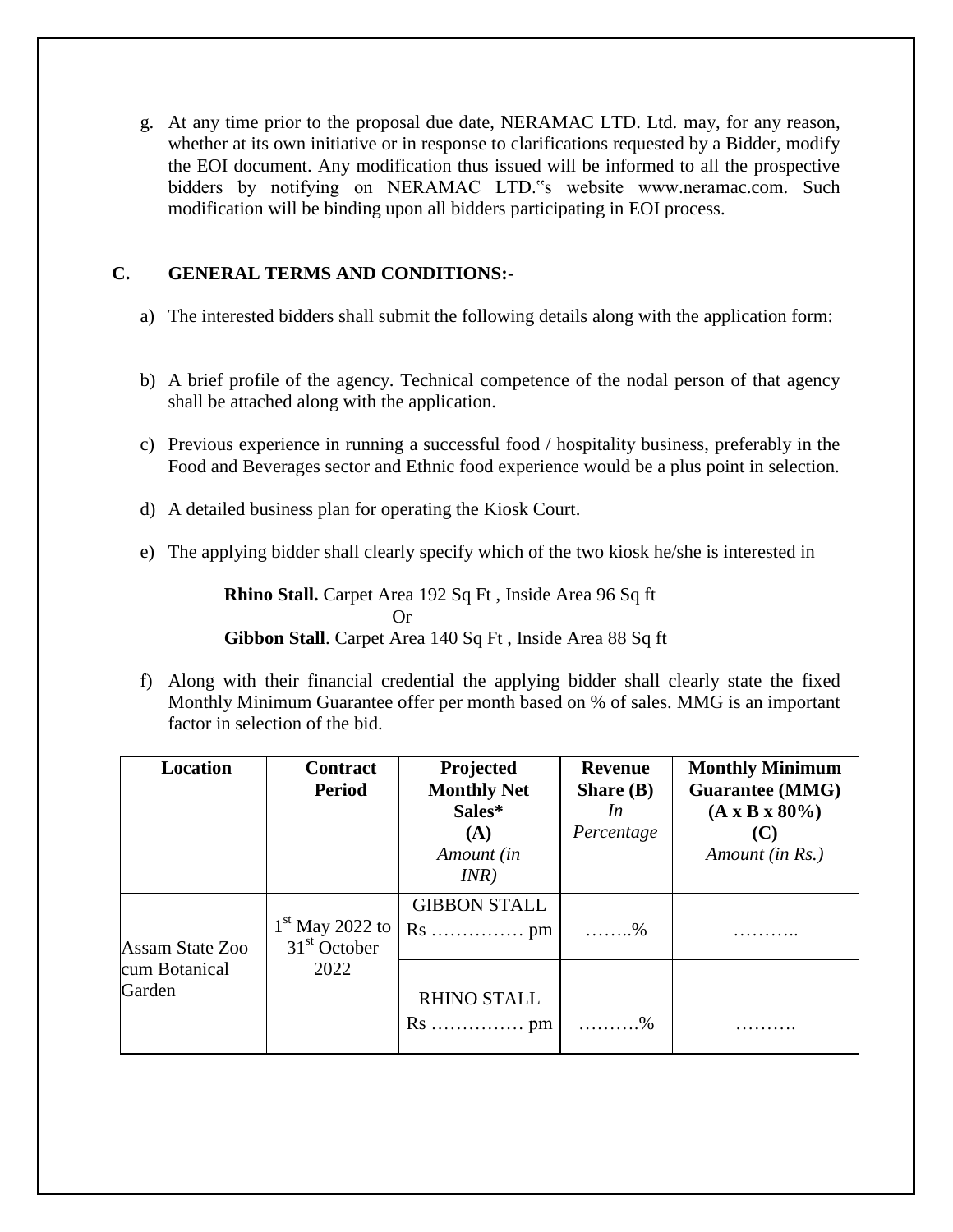- g) Selected Bidder(Lessee) shall deposit **Rs. 50,000/- (Fifty Thousand Only)**, as security deposit for the individual kiosk within Five (5) days from the date of issue of Letter of Acceptance (LOA) in the form of DD in favour of NERAMAC LTD. Ltd., drawn on a scheduled commercial Bank. Security amount can also be deposited online through NEFT/ IMPS. Said amount shall be refunded after deducting receivables, if any, at the time of surrender of the Kiosk space. The initial Earnest Money of Rs 10,000 will be adjusted against this security deposit.
- h) In case the selected bidder does not come forward to he/she forfeits the right to the amount and NERAMAC reserves the right to move on and select a second party. The process of selecting the next bidder will be limited to first 3 selected bidders.
- i) Selected Bidder(Lessee) are entitled to a 17.5% margin for selling NERAMAC branded products .
- j) Selected Bidder(Lessee) shall sign an Agreement with NERAMAC after completion of selection process and issue of Letter of Acceptance (LOA).
- k) Selected Bidder(Lessee) has to obtain all necessary statutory license required for running the Food Court from local/other authorities.
- l) To provide as reasonably necessary all labor and professional, supervisory and managerial personnel as are required to operate and maintain the Food Court .
- m) No Sub-license/ Mortgage/ lien shall be created by the lessee against the Food Court.
- n) Lessee shall store and sell entire applicable range of NERAMAC products at all time.
- o) Security of stocks is the responsibility of the Lessee.

### **D. EXECUTION OF LICENSE AGREEMENT**

The selected agency, shall be favoured with a Letter of Acceptance of EOI who shall thereafter sign an agreement with NERAMAC within 5 (Five) days. The Security Deposit will be forfeited in case the selected agency/ bidder violates any clauses applicable to this EOI/ agreement and shows unwillingness to operate the Food Court .

#### **E. TERMINATION OF AGREEMENT**

a) The lessee shall have the option to exit from the Agreement only after a lock-in period of 6 months from the date of start of execution of the agreement, only after complying the exit formalities to be decided by NERAMAC LTD.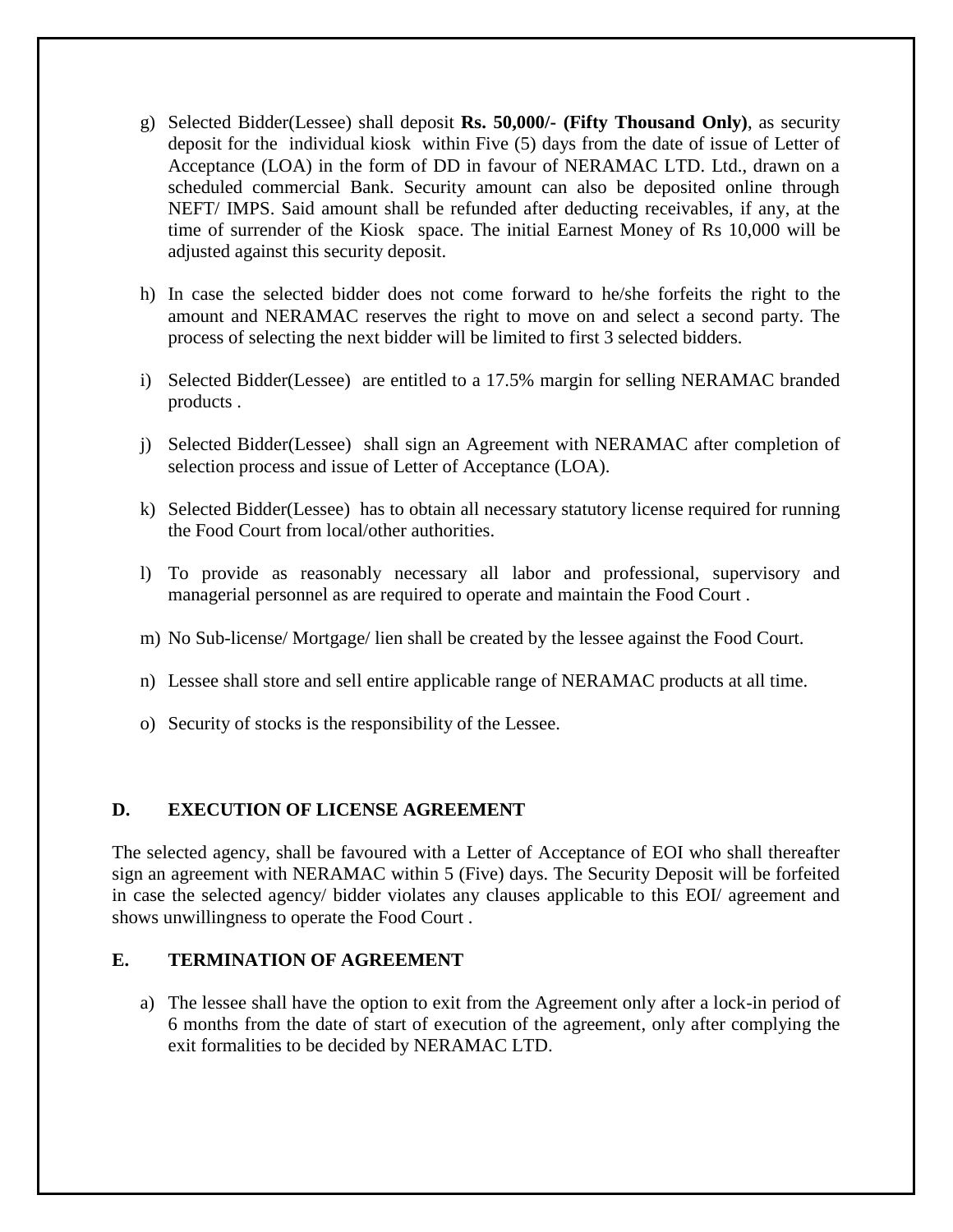- b) NERAMAC LTD. reserves the right to terminate the Agreement upon 60 days written notice to the successful agency in the event:
	- (i) Violation of any laws/ clauses of the EOI/ Agreement and the lessee does not cure such violation within 60 days;
	- (ii) Of a material breach by the Lessee in the performance of the Services;
	- (iii) Non-payment of Rent/ commission within the time specified, i.e  $1<sup>st</sup>$  of every month;
	- (iv) Becomes insolvent during pendency of the Agreement.
	- (v) Persistent in non-compliance of the written instructions of NERAMAC LTD. officials.
	- (vi) If any representation made or warranties given by the Lessee under this EOI/ Agreement is found to be false or misleading.
	- (vii) On any other operational ground like hygine , non-compliance with applicable laws or any other Administrative Exigencies.

Security deposit in all the above cases shall be refunded after deduction if any.

- c) The termination of the Agreement shall not release the Lessee from its obligation to pay any sums owed to NERAMAC LTD. nor from the obligation to perform or discharge any liability that had been incurred prior thereto.
- d) Upon termination of agreement, Lessee shall remove its belongings within 15 days of issue of termination letter, failing which these belongings shall become property of NERAMAC LTD.

### **F. APPLICABLE LAW, JUSRISDICTION AND DISPUTE RESOLUTION**

- 1. The agreement shall be constituted and the legal relation between the parties hereto shall be determined and governed according to the laws of Republic of India and only courts at Guwahati shall have the jurisdiction in all matters arising out of and/ or concerning the EOI or the agreement. The aforementioned exclusive and irrevocable jurisdictions of aforesaid courts are irrespective of place of occurrence of any cause of action pertaining to any dispute between the parties.
- 2. Nothing contained in this clause shall prevent NERAMAC LTD. from seeking interim injunctive relief against the other in the courts having jurisdiction over the parties.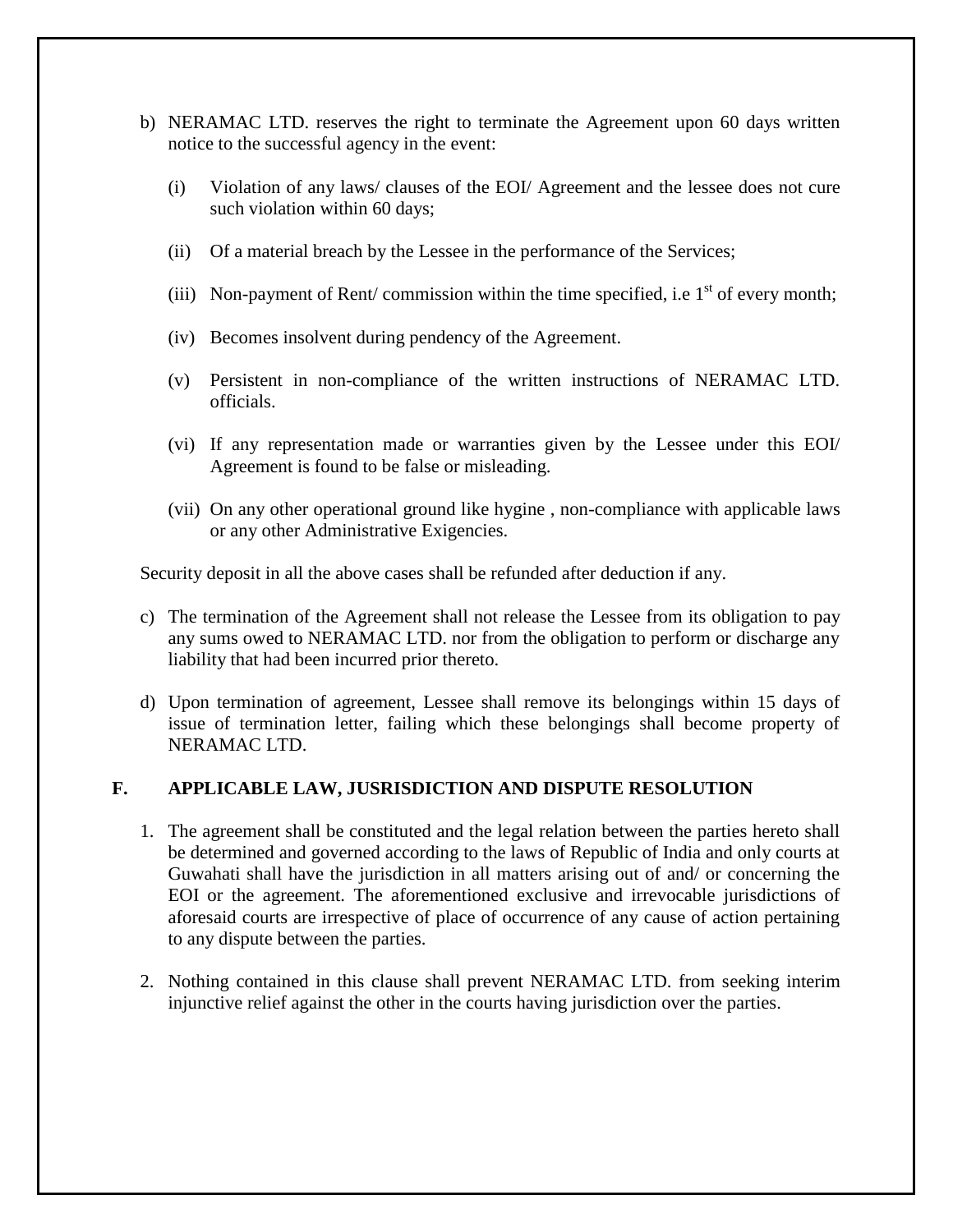#### **UNDERTAKING**:

I/we have gone through the EOI Documents and accepted all the terms and condition of the EOI and bound by the conditions given in the document as well as in the general terms and conditions. We agree that any EOI may be rejected if the competent authority feels that the response to EOI is not qualified enough for the selected bidder to execute the work.

**Seen, Read and Accepted**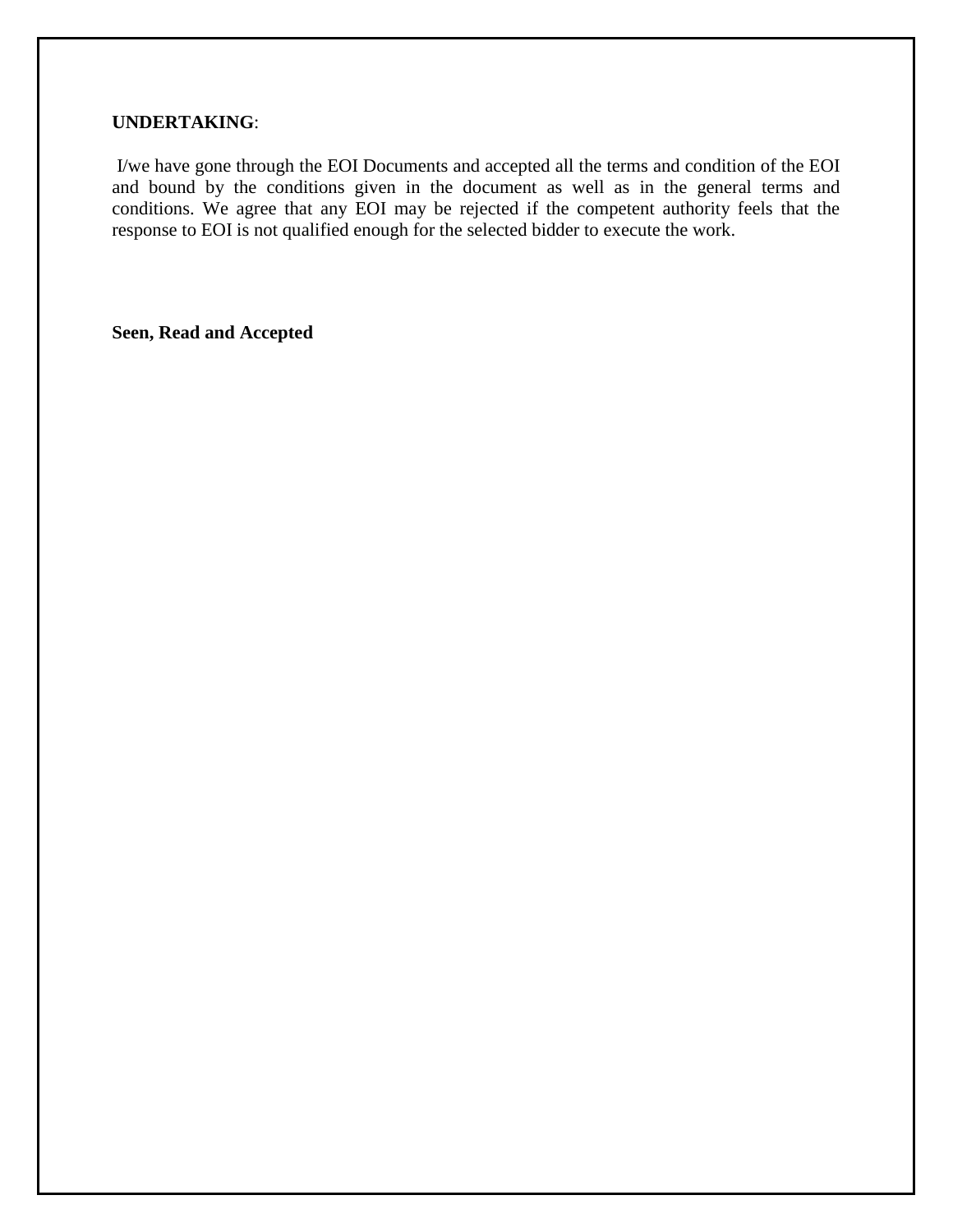**FORM A**

The Managing Director NERAMAC LTD. 9 Rajbari Path , G.S Road Guwahati-781005 , Assam

Subject: EOI for running NERAMAC Kiosks at Guwahati Zoo , Assam

The undersigned having read and examined in detail all the EOI documents pertaining to your assignment; do hereby express the interest to do the work as specified in the document.

| $\mathbf{1}$   | Name of the Bidder (In Capital Letters)                                                                                                                                                               |  |
|----------------|-------------------------------------------------------------------------------------------------------------------------------------------------------------------------------------------------------|--|
| $\overline{2}$ | <b>Status</b><br>(Individual/Sole Proprietorship/Registered Firm/<br>Partnership Firm/Registered Co-operative<br>Society/Company incorporated under the Companies<br>Act) (With Proof to be enclosed) |  |
| 3              | Postal Address with PIN no., E Mail & Contact No.                                                                                                                                                     |  |
| $\overline{4}$ | Registered Office Address with registration Number<br>in the name of the applicant or in the name of the<br>applicant company's name. (With Proof to be<br>enclosed)                                  |  |
| 5              | Details of GST Registration with TIN No( if any):<br>Copy to be enclosed                                                                                                                              |  |
| 6              | Details of Trade License , PAN Card & ADHAAR<br>Copy to be enclosed.                                                                                                                                  |  |
| $\tau$         | <b>Bank Solvency Certificate Amount(INR)</b>                                                                                                                                                          |  |
| 8              | Volume of Business (L3Y) in Lks: ITR<br>$2020 - 21'$<br>$2019 - 20'$<br>2018-19'                                                                                                                      |  |
| 9              | Area of Operation/Locations Covered.                                                                                                                                                                  |  |
| 10             | Experience in Food & Hospitality sector<br>(If Yes, No of Years)                                                                                                                                      |  |
| 11             | <b>Manpower Strength</b><br>i. Field Force:<br>ii. Office Staff:                                                                                                                                      |  |

To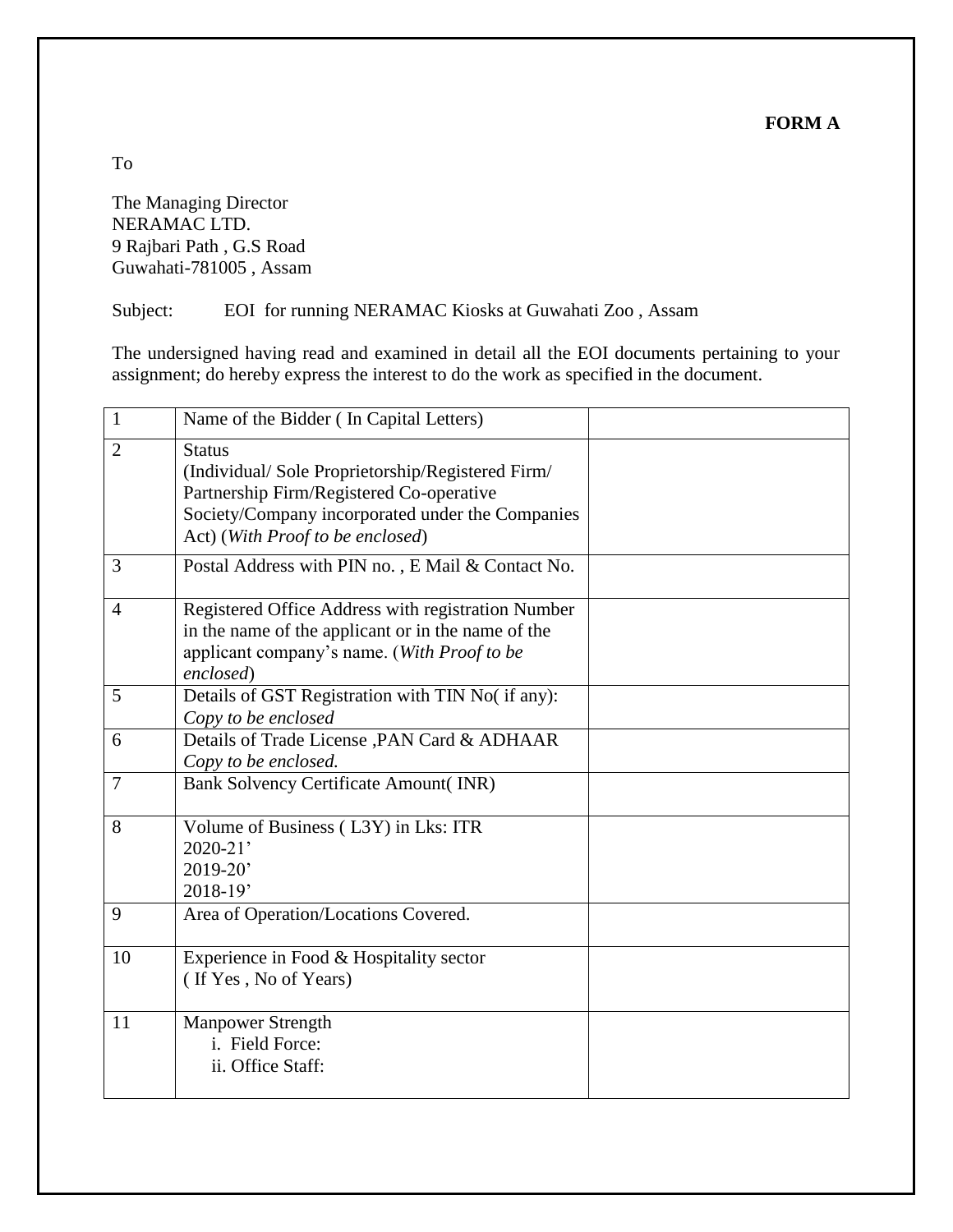We enclose herewith the following documents of ours:

- Trade License
- Self Attested copy of PAN/GST Registration/FSSAI Certificate/AADHAAR.
- Power of Attorney/Authority Letter to sign on necessary documents.
- $\bullet$  ITR L3Y.
- Proof of financial strength (Bank Solvency Certificate)
- Caste Certificate if case applying/eligible for SC/ST deduction.

**Please note that Form A should be submitted on the Agency/Firm's letterhead duly sealed and signed by authorized person.**

Date:

(Signature of the Bidder) Along with seal/stamp

Name :

Designation: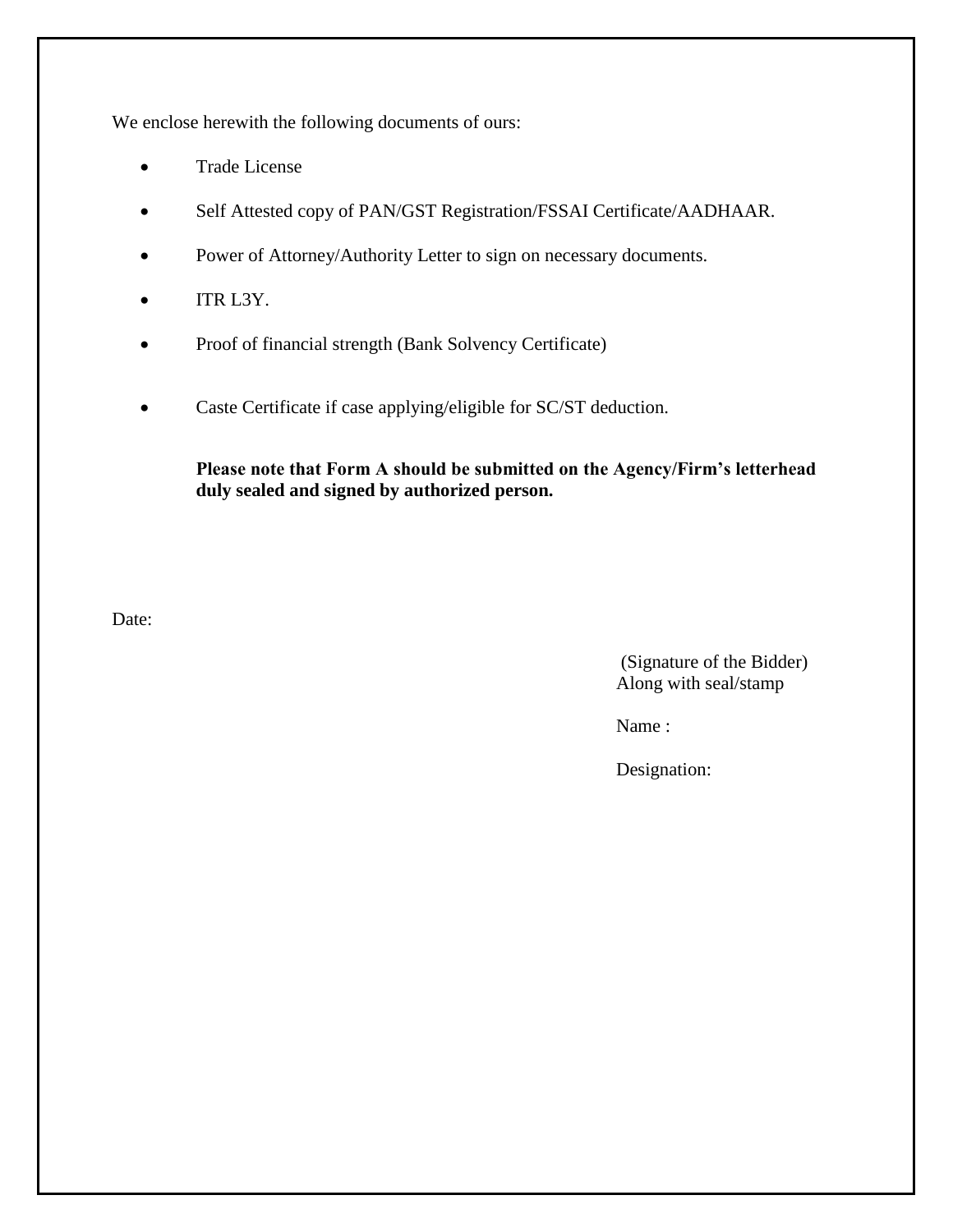#### **CERTIFICATE**

It is hereby confirmed that I/We are entitled to act on behalf of our company / firm / organization and empowered to sign this document as well as such other documents, which may be required in this connection. In the event of my/our failure to abide by any of the Terms and Conditions, the Security amount paid by me/us is liable for forfeiture.

Date:

(Signature of the Bidder) Along with seal/stamp

Name :

Designation: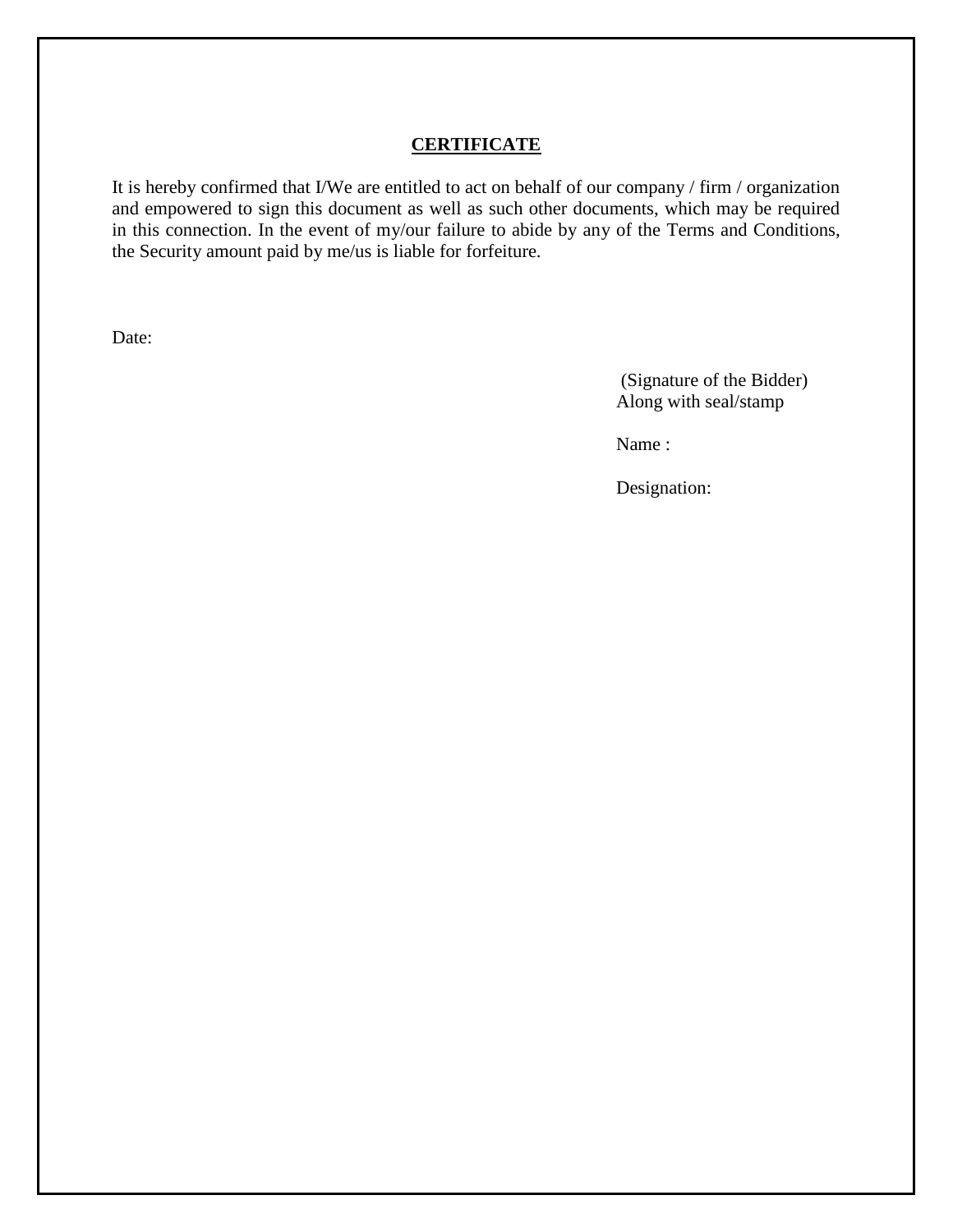#### **Affidavit (Duly Notarized)**

#### **(To be given by the Bidder on a Non Judicial Stamp Paper of Rs. 10)**

I, ……………… S/o ………………………, aged about ……., Resident of ….………….. working as …………...(insert designation) of the ………………..(insert name of the bidder/consortium member if a consortium), do hereby solemnly affirm and state as follows :

- 1. I am the authorized signatory of …………..(insert name of company/ FIRM/ Agency) (hereinafter referred to as "Bidder") having its registered office at ……………………….. I am duly authorized vide Authority Letter/ Board Resolution dated …………. of the Bidder to swear and depose this Affidavit on behalf of the bidder.
- 2. I have submitted information with respect to our eligibility for taking distributorship of NERAMAC Products as per mentioned T&C.
- 3. I further state that we have the necessary manpower and all the said information submitted by us is accurate, true and correct and is based on our records available with us.
- 4. I hereby declare that if any point of time any further/ additional information regarding our financial and/or technical capabilities, or any other relevant information; we shall promptly and immediately make available such information accurately and correctly to the satisfaction of NERAMAC LTD.
- 5. I state that, we fully acknowledge and understand that furnishing of any false or misleading information by us in our Bid shall entitle us to be disqualified from the EOI process. The costs & risks for such disqualification shall be entirely borne by us.
- 6. I state that all the terms and conditions of the EOI Document have been duly complied with.
- 7. I on behalf of  $\blacksquare$ , undertake to work as per the terms and conditions rolled out by NERAMAC LTD.
- 8. I understand that NERAMAC LTD. reserves the right to accept or reject and to cancel the EOI and reject all expression of interests at any time prior to the award of contract, without assigning any specified reasons whatsoever.

DEPONENT (Name, Designation with & Seal)

#### **VERIFICATION:-**

I, the above-named deponent, do verify that the contents of paragraphs 1 to 8 of this affidavit are true and correct to my knowledge. No part of it is false and nothing material has been concealed.

Verified at ………………, on this …………………. .day of………….…….., 2022.

DEPONENT (Name, Designation with & Seal)